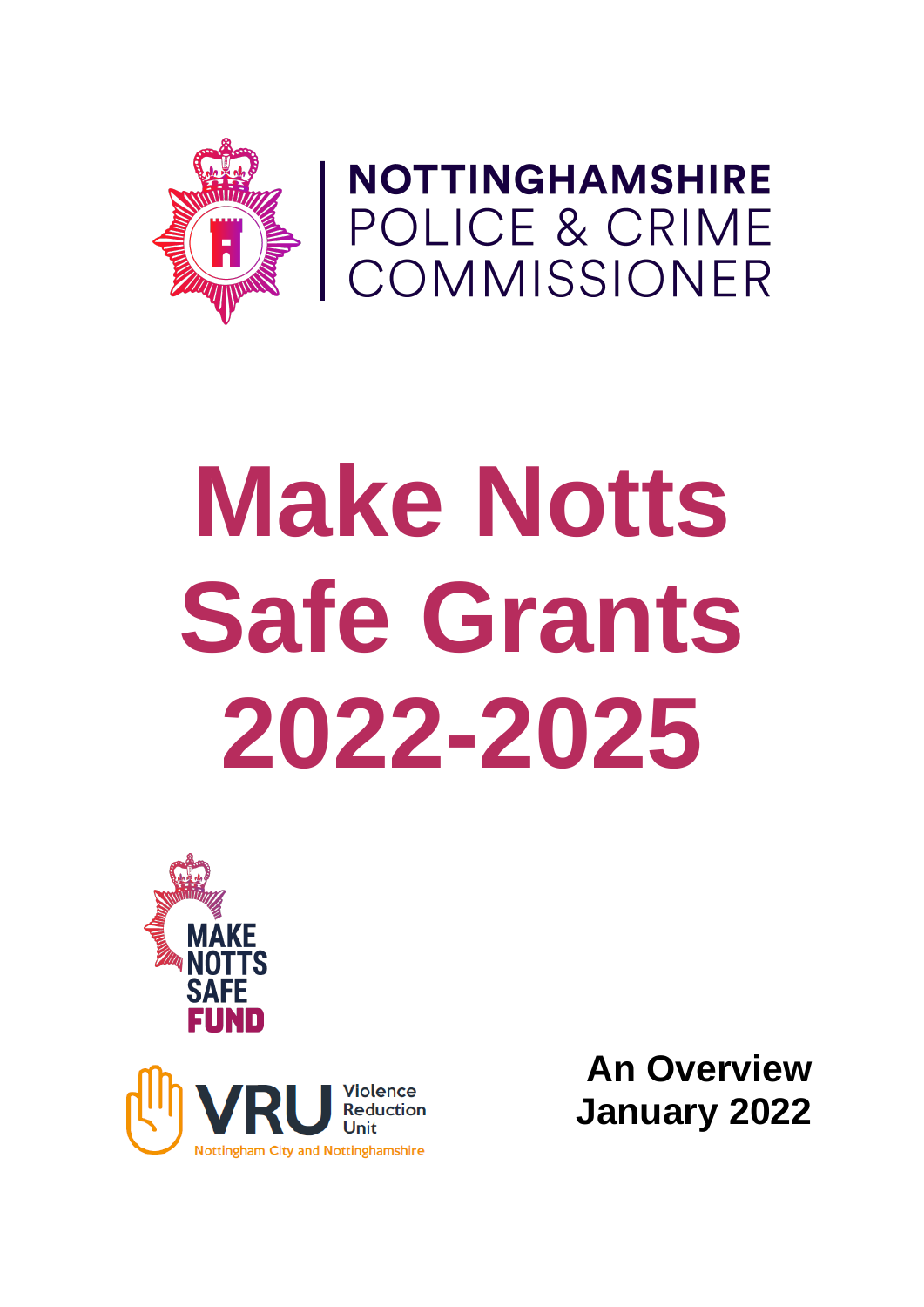# **Contents**

| 1. Overview                           |    |
|---------------------------------------|----|
| 2. Timelines                          |    |
| 3. Application Process and Assessment | 5. |
| 4. Further Information                | 8  |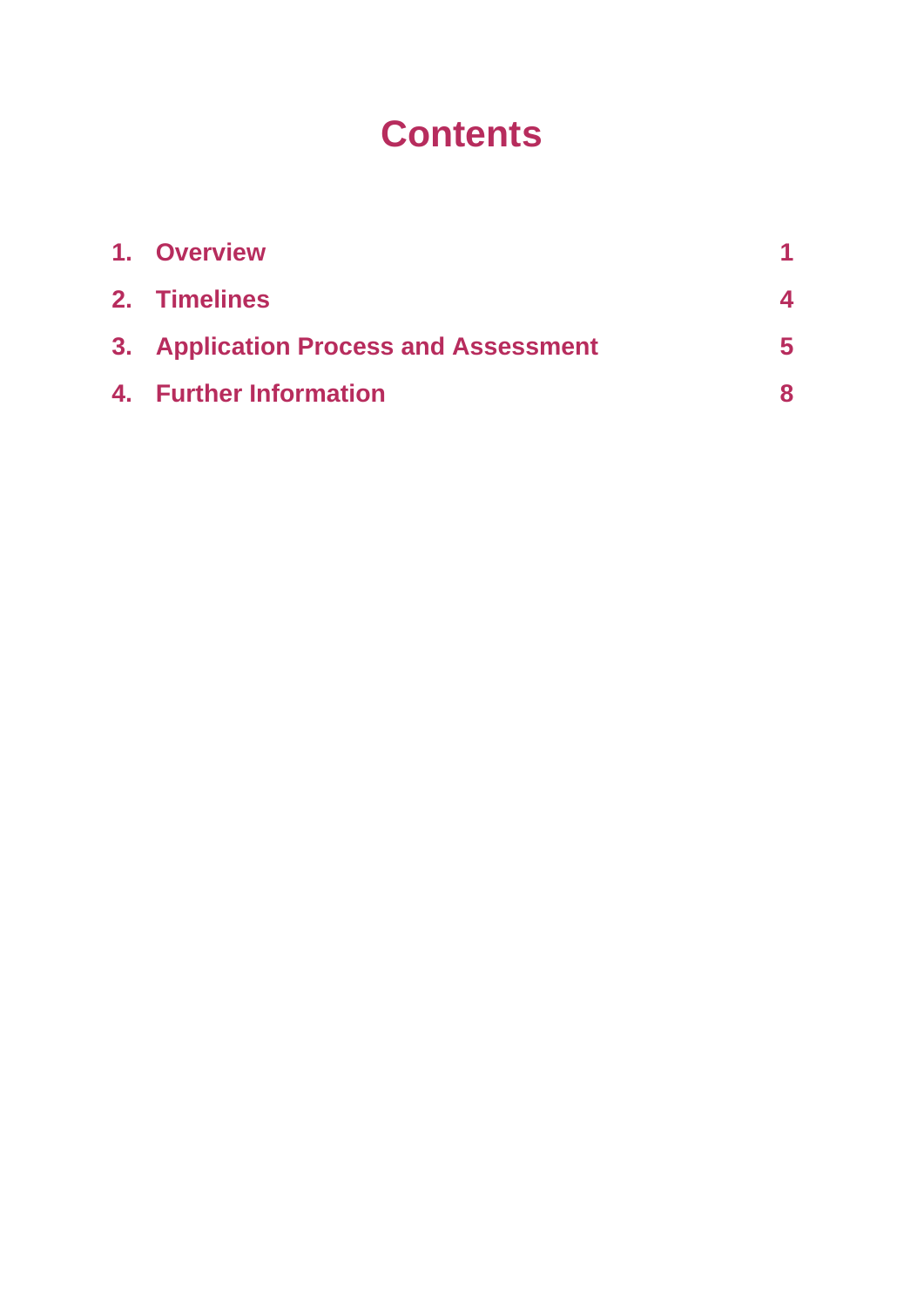# **Overview**

# **Introduction**

The Police and Crime Commissioner for Nottinghamshire has a wide remit to cut crime, improve community safety and support victims of crime in Nottingham and Nottinghamshire. Caroline Henry was elected as Police and Crime Commissioner for Nottinghamshire in May 2021.

All Police and Crime Commissioners (PCCs) have a statutory duty to issue a Police and Crime Plan for their force area. Commissioner Henry's *Make Notts Safe Plan* is her Police and Crime Plan for Nottinghamshire 2021-25 and sets out her objectives for her term of office and the resources she will make available to support the objectives. A copy of the *Make Notts Safe Plan* can be found on the Commissioners website [Nottinghamshire Office of the Police and Crime Commissioner](https://www.nottinghamshire.pcc.police.uk/Home.aspx)  [\(pcc.police.uk\).](https://www.nottinghamshire.pcc.police.uk/Home.aspx)

## **Make Notts Safe Grants**

Commissioner Henry has a vision to "make Nottinghamshire safe and feel safe". She is committed to working with local communities and local organisations to help her achieve this vision. The Make Notts Safe Grants aim to empower third sector organisations to deliver key priorities in the *Make Notts Safe Plan*.

Make Notts Safe Grants will fund third sector organisations with multi-year funding through thematic funding rounds which are closely linked to the *Make Notts Safe Plan's* strategic priorities. In addition to the thematic funding rounds there is a Make Notts Safe Community Chest to provide short term (6 months – 1 year) funding; and an Innovation Fund to enable third sector organisations to pilot and evaluate genuinely new and innovative activity. The total value of all the Make Notts Safe Grants, including the Thematic Funding rounds, the Community Chest and the Innovation Fund, is £1m.

### **Make Notts Safe Thematic Funding Rounds**

There will be two themed funding rounds during 2022 (see the next section for further details on the timetable). Organisations may apply when themed funding windows open and may apply for multi-year funding up to the end of March 2025. Funding for 2023-4 and 2024-5 will be agreed in principle, subject to satisfactory delivery. The themed rounds will be as follows:

### **1. Youth Diversion**

The aim of this themed funding is to prevent crime by supporting targeted projects and initiatives to divert at risk young people away from crime and antisocial behaviour. Youth diversion initiatives will be funded by the PCC and Nottingham and Nottinghamshire Violence Reduction Unit. A total of £270,000 funding is available between May 2022 – March 2025.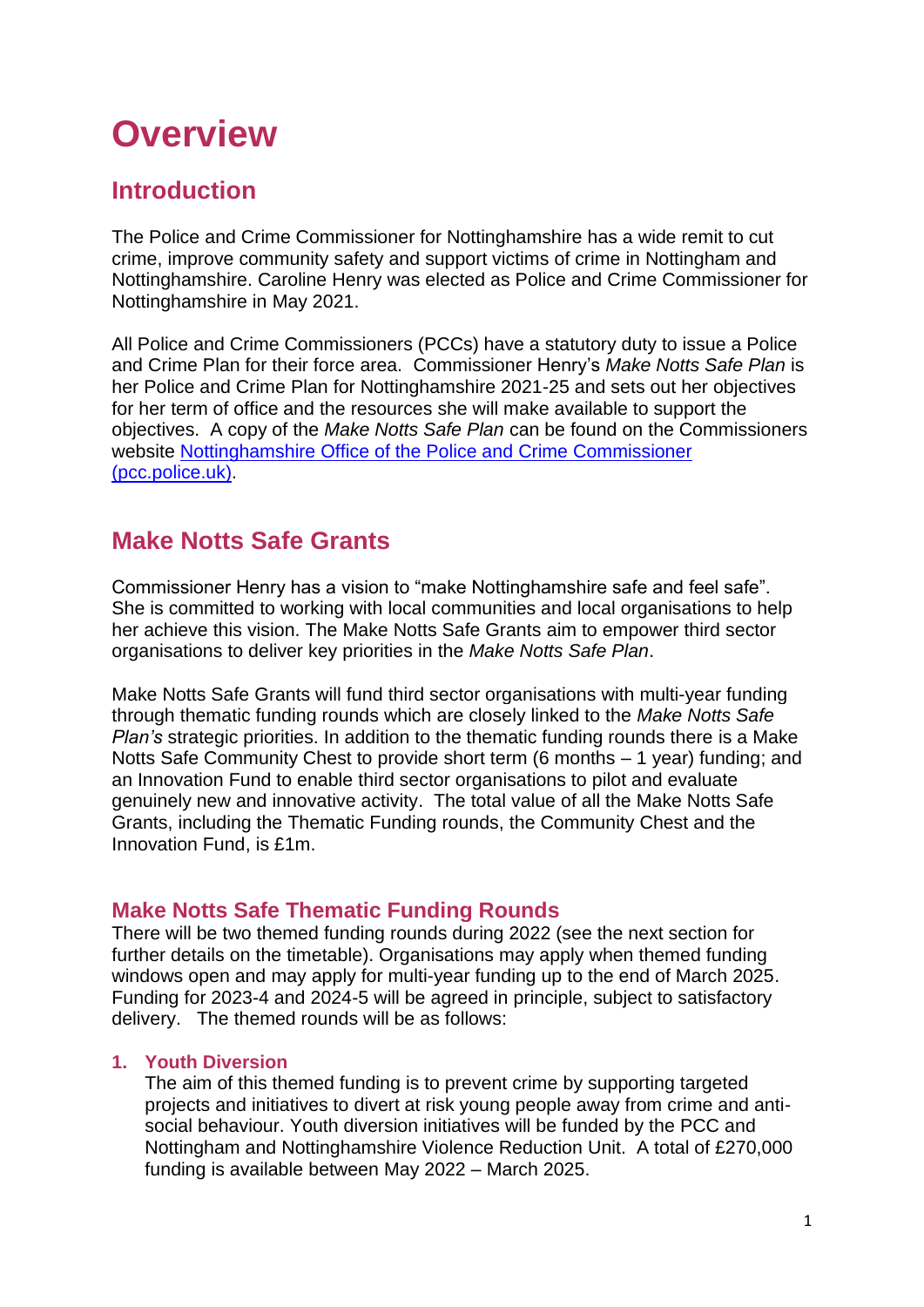#### **2. Hidden Harm**

The aim of this themed funding is to protect vulnerable people from hidden harm by supporting targeted projects and initiatives to reduce hidden harm, including child sexual and/or criminal exploitation, honour-based abuse and female genital mutilation. Hidden harm initiatives will be funded by the PCC and Nottingham and Nottinghamshire Violence Reduction Unit. A total of £330,000 is available between May 2022 – March 2025.

#### **3. Hate Crime**

The aim of this themed funding is to support community led projects and initiatives to prevent hate crime and/or provide a better response to hate crime. A total of £100,000 will be available between September 2022 - March 2025.

#### **4. Rural Crime**

The aim of this themed funding is to support community led projects and initiatives which seek to prevent rural crime and/or provide a better response to rural crime. A total of £100,000 will be available between September 2022 - March 2025.

#### **5. Communities**

The aim of this themed funding is to support communities to tackle the crime related issues in their areas which are of greatest concern to them. A total of £100,000 will be available between September 2022 - March 2025.

### **Make Notts Safe Community Chest**

The Community Chest will provide seed-corn and other funding for third sector organisations to enable local delivery against the PCC's priorities. Grants of up to £5,000 will be avaliable. There will be two funding windows for the Make Notts Safe Community Chest each year – one in January and one in June. Each funding window will award up to £25,000.

### **Make Notts Safe Innovation Fund**

The Innovation Fund will support third sector organisations to research, develop or pilot and evaluate a new initiative. The PCC wishes to support truly new and innovative project ideas which aim to enable local delivery against her priorities. The criteria for the Make Notts Safe Innovation Fund will be published later in 2022.

### **Eligibility**

Third sector organisations that are registered with Companies House or the Charity Commission are eligible for apply for a Make Notts Safe Grant. Where an applicant organisation is not legally constituted it must enter into an arrangement with another organisation to act as an accountable body.

All organisations funded with a Make Notts Safe Grant must have robust policies and procedures in place including safeguarding, health and safety, and equality and diversity as well as appropriate financial management procedures.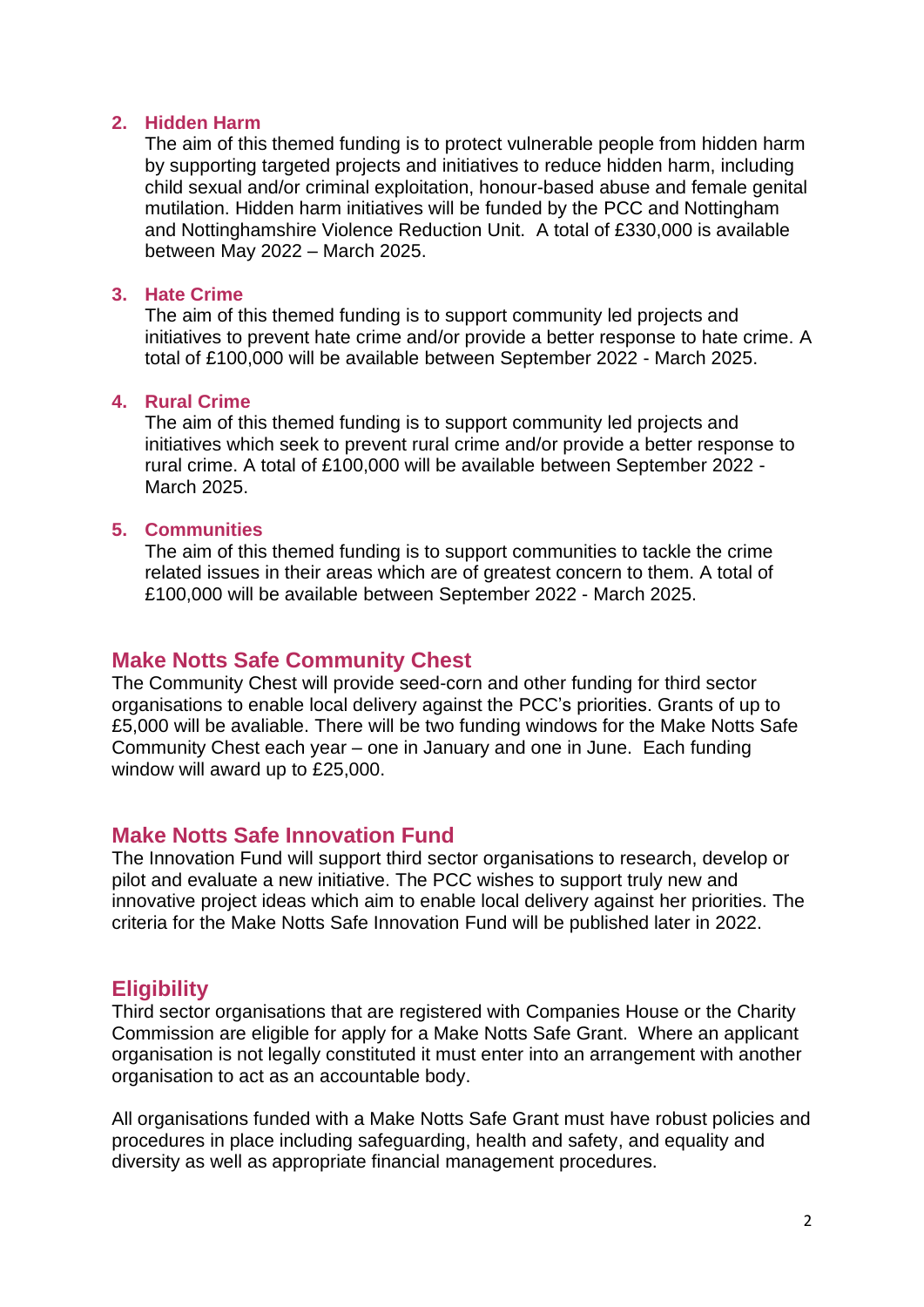All activity supported through a Make Notts Safe Grant must be based within Nottinghamshire and support Nottingham City and/or Nottinghamshire County residents. Grants will only be awarded to applications that most closely meet the key priorities identified by the PCC in her Make Notts Safe Plan.

### **Sustainability**

The funding is available until March 2025 only and organisations will be expected to demonstrate in their funding application how they will sustain the project or initiative, if appropriate, after the PCC funding has finished.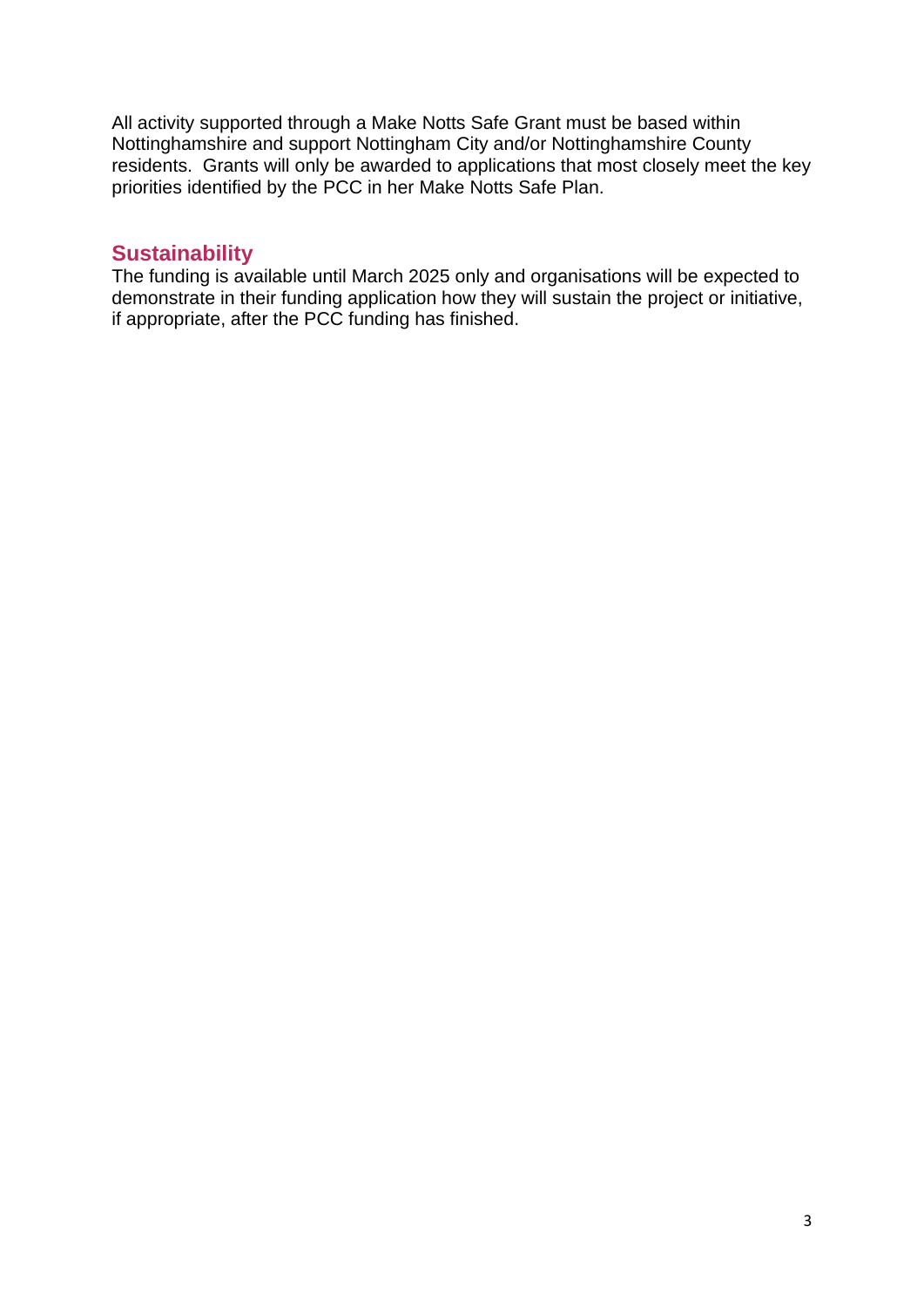# **Timelines**

The timetable is below.

### **Themed Rounds**

|                                 | Jan-22 Feb-22 | Mar-22              | Apr-22 | May-22 Jun-22 Jul-22 |        |                     | Aug-22 Sep-22 Oct-22 Nov-22 Dec-22 Jan-23 Feb-23 Mar-23 |  |  |  |
|---------------------------------|---------------|---------------------|--------|----------------------|--------|---------------------|---------------------------------------------------------|--|--|--|
| <b>MNS Grants Themed Rounds</b> |               |                     |        |                      |        |                     |                                                         |  |  |  |
| <b>Diversion</b>                | Launch        | <b>Applications</b> |        | Funding              |        |                     |                                                         |  |  |  |
|                                 |               | close               |        | <b>Starts</b>        |        |                     |                                                         |  |  |  |
| <b>Hidden Harm</b>              | Launch        | <b>Applications</b> |        | <b>Funding</b>       |        |                     |                                                         |  |  |  |
|                                 |               | close               |        | <b>Starts</b>        |        |                     |                                                         |  |  |  |
| Communities                     |               |                     |        |                      |        | Launch Applications | <b>Funding</b>                                          |  |  |  |
|                                 |               |                     |        |                      |        | close               | <b>Starts</b>                                           |  |  |  |
| <b>Hate Crime</b>               |               |                     |        |                      | Launch | Applications        | <b>Funding</b>                                          |  |  |  |
|                                 |               |                     |        |                      |        | close               | <b>Starts</b>                                           |  |  |  |
| <b>Rural Crime</b>              |               |                     |        |                      | Launch | Applications        | <b>Funding</b>                                          |  |  |  |
|                                 |               |                     |        |                      |        | close               | <b>Starts</b>                                           |  |  |  |
|                                 |               |                     |        |                      |        |                     |                                                         |  |  |  |

g s. ed il

# **Community Chest**

|                                   | Jan-22 Feb-22 |                     | Mar-22              |                | Apr-22 May-22 Jun-22 Jul-22 |        |                     |               | Aug-22 Sep-22 Oct-22 Nov-22 Dec-22 |                      |                                               |
|-----------------------------------|---------------|---------------------|---------------------|----------------|-----------------------------|--------|---------------------|---------------|------------------------------------|----------------------|-----------------------------------------------|
| <b>MNS Grants Community Chest</b> | Launch        |                     | <b>Applications</b> | Funding        |                             |        |                     |               |                                    |                      |                                               |
| 2022/23                           |               |                     | close               | <b>Starts</b>  |                             |        |                     |               |                                    |                      | <b>Funding may be</b><br>awarded up until end |
|                                   |               |                     |                     |                |                             | Launch | <b>Applications</b> |               | <b>Funding</b>                     |                      | <b>March 2023</b>                             |
|                                   |               |                     |                     |                |                             |        | close               |               | <b>Starts</b>                      |                      |                                               |
|                                   |               |                     |                     |                |                             |        |                     |               |                                    |                      |                                               |
|                                   | <b>Jan-23</b> | Feb-23              | <b>Mar-23</b>       | Apr-23         | May-23 Jun-23 Jul-23        |        |                     | Aug-23 Sep-23 |                                    | Oct-23 Nov-23 Dec-23 |                                               |
| <b>MNS Grants Community Chest</b> | Launch        | <b>Applications</b> |                     | <b>Funding</b> |                             |        |                     |               |                                    |                      |                                               |
| 203/24                            |               | dose                |                     | <b>Starts</b>  |                             |        |                     |               |                                    |                      | <b>Funding may be</b><br>awarded up until end |
|                                   |               |                     |                     |                |                             | Launch | <b>Applications</b> |               | Funding                            |                      | March 2024                                    |
|                                   |               |                     |                     |                |                             |        | close               |               | <b>Starts</b>                      |                      |                                               |
|                                   |               |                     |                     |                |                             |        |                     |               |                                    |                      |                                               |
|                                   | Jan-24        | Feb-24              | Mar-24              | Apr-24         | May-24 Jun-24               |        | <b>Jul-24</b>       | Aug-24 Sep-24 |                                    | Oct-24 Nov-24 Dec-24 | <b>Funding may be</b>                         |
| <b>MNS Grants Community Chest</b> | Launch        | <b>Applications</b> |                     | <b>Funding</b> |                             |        |                     |               |                                    |                      | awarded up until end                          |
| 203/24                            |               | dose                |                     | <b>Starts</b>  |                             |        |                     |               |                                    |                      | March 2025                                    |

### **Innovation Fund**

The Make Notts Safe Innovation fund will be launched later in 2022.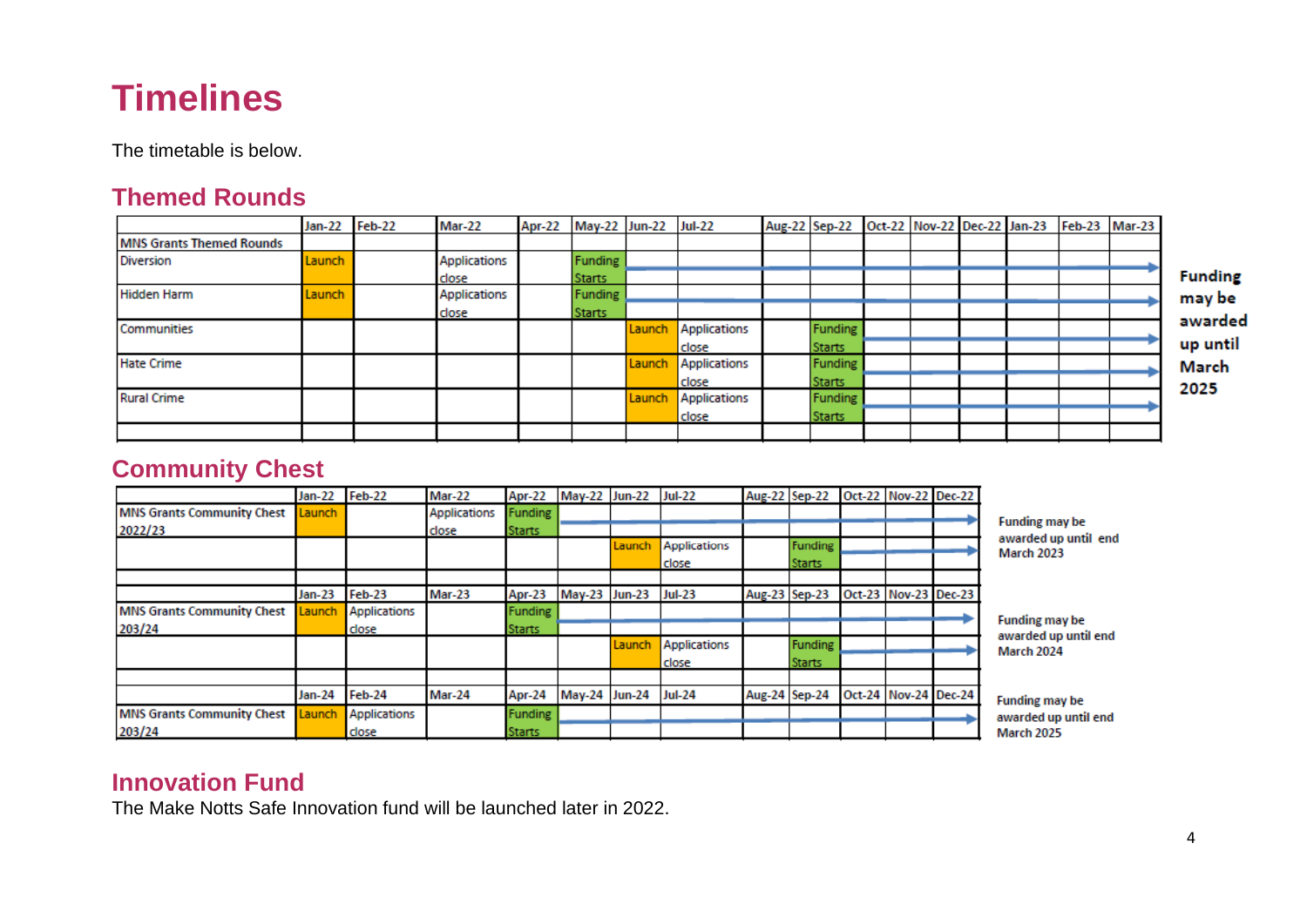# **Application Process and Assessment**

All funding application forms must be received by the relevant deadline – late applications will not be accepted.

# **Make Notts Safe Community Chest**

The Community Chest has a simple one stage application process where applications are received, assessed and then grants awarded.

## **Make Notts Safe Thematic Grants and Innovation Fund**

Thematic Grants and the Innovation Fund have a two-stage application process to ensure that all successfully funded organisations are able to measure the success and impact of their project/initiative. This will ensure that funding supports activity based on what works.

### **Stage 1 – Application Form**

There are separate applications forms for the Make Notts Safe Thematic Grants and the Make Notts Safe Innovation Fund. Guidance notes are available for each type of grant to help applicants complete the forms.

After the Stage 1 deadline, funding applications will be assessed and a number of provisional funding awards will be made. Funding awards will be provisional based on organisations agreeing to go through Stage 2 as detailed below.

### **Stage 2 –Development of Theory of Change**

A theory of change<sup>1</sup> is a description of why a particular way of working will be effective, showing how change happens in the short, medium and long term to achieve the intended impact. It can be represented in a visual diagram, as a narrative, or both.

Once applications have been agreed in principle at the end of Stage 1, applicants will meet with a project lead from the Office of the Police and Crime Commissioner or the Violence Reduction Unit to ensure that the project or initiative has a strong basis for affecting change and to identify the outputs, outcomes and associated measures that will be effective in measuring that change.

The purpose of this is to support applicant organisations to ensure that the funded project or initiative can be successfully evaluated to demonstrate success. The theory of change will also provide third sector organisations with a good evidence base which will help them with future funding applications to the PCC or other funders.

 $1$  [How to build a theory of change](https://knowhow.ncvo.org.uk/how-to/how-to-build-a-theory-of-change)  $-$  NCVO Knowhow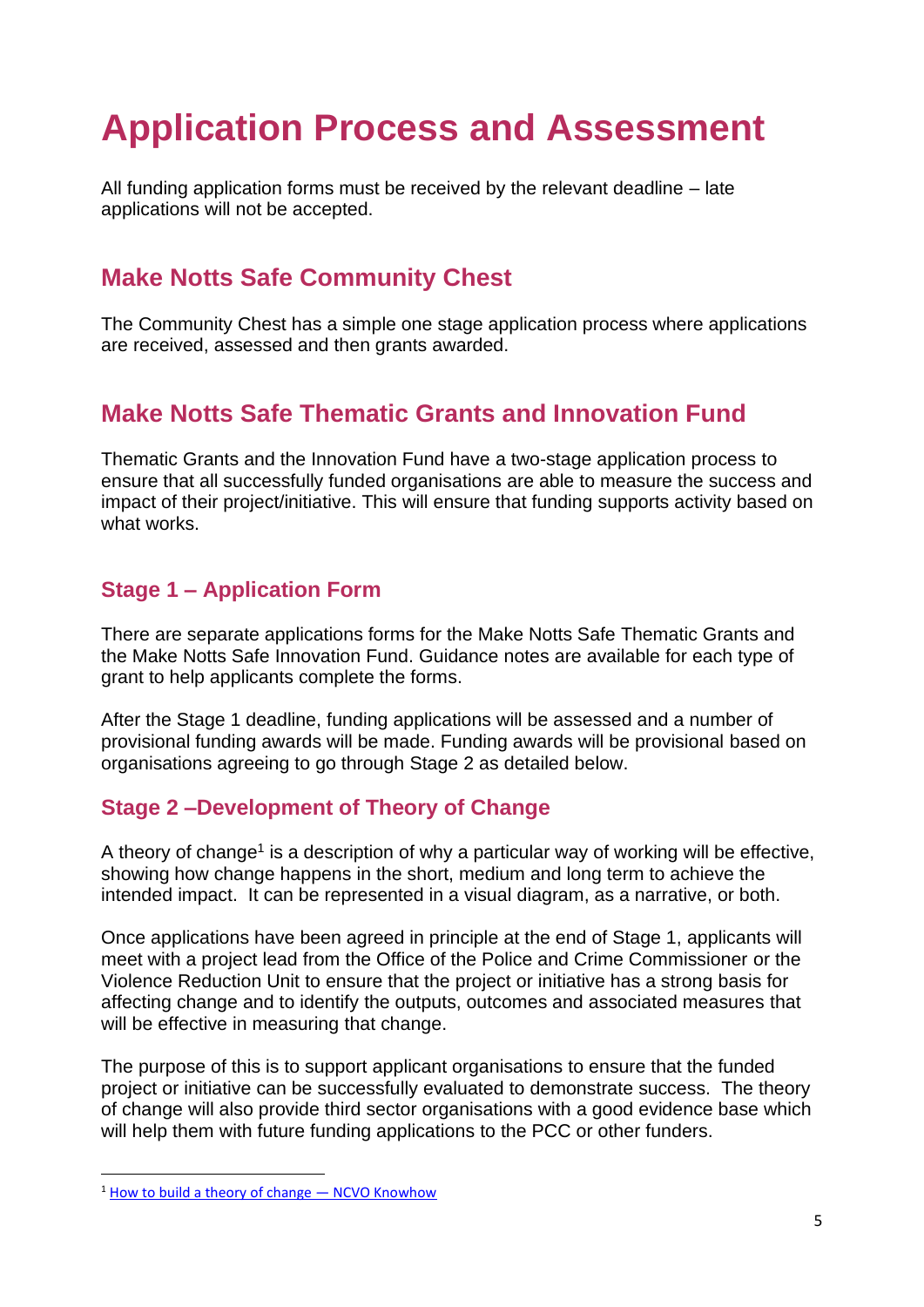Once the activities, outputs, outcomes and associated measures have been captured and agreed a final funding agreement will be sent – this is the final confirmation of funding.

No work should begin on any project or initiative until it has been fully agreed at the end of Stage 2 and a Funding Agreement has been signed.

### **Assessment of Applications**

All Make Notts Safe Grants funding applications will be first assessed by two officers from the Nottinghamshire Office of the Police and Crime Commissioner (Notts OPCC). Applications will be assessed solely on the information given on the application form and assessors may not have any prior knowledge of a project/initiative. It is therefore essential that funding applications clearly and concisely detail what the project proposal entails.

As the PCC awards public funds Notts OPCC's assessment will include a number of due diligence checks on the information provided – this may include but is not limited to the organisation's registration, history and fraud and safeguarding checks on project leads.

Funding applications will be assessed against the following criteria:

- fit with the individual funding round's objectives;
- applicant organisation's experience of delivering similar work;
- the project approach and expected outcomes; and
- value for money.

Once funding applications have been assessed by Notts OPCC, advice may be sought from key local authority and Nottinghamshire Police partners with expertise in the specific area of delivery (for example, child sexual exploitation or hate crime). These partners will help to identify:

- potential duplication of work; and
- fit with other relevant work and providers.

Following Notts OPCC's assessment all funding applications will be considered by a panel which including representatives from Nottingham Crime and Drugs Partnership (Nottingham City Council), the Safer Nottinghamshire Board (Nottinghamshire County Council), senior police representatives, the VRU, Youth Offending Teams; Public Health and any other partner as appropriate.

The funding panel will consider all applications from which a set of recommendations will be drawn and take to the PCC for final decision. The ultimate decision of the PCC is final and cannot be appealed against.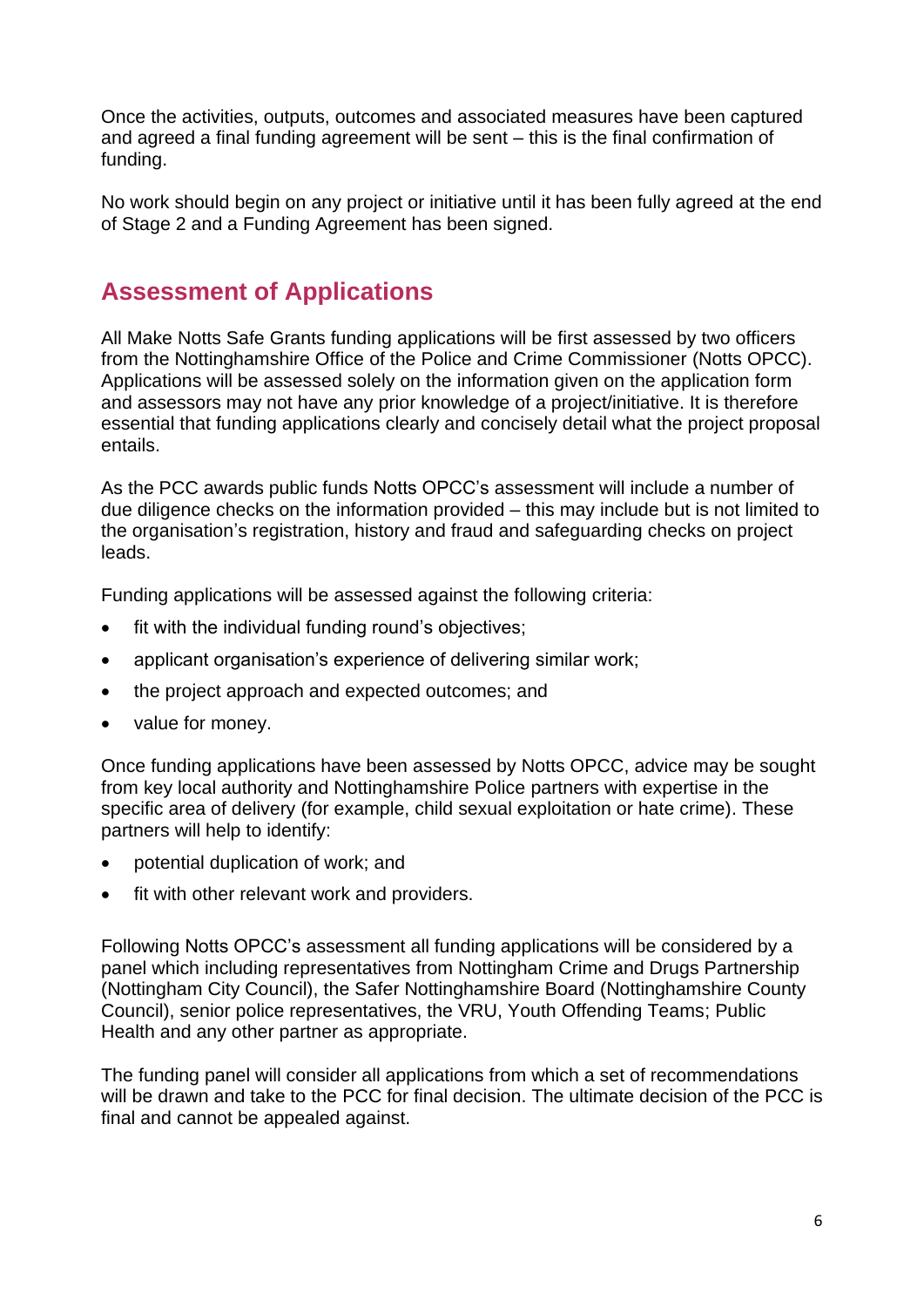### **Please Note:**

The application process is competitive and due to the large number of applications anticipated the PCC will not be able to fund every high quality application received. We recognise the work that goes into preparing an application and have tried to ensure that only the relevant information is asked for in the Funding Application Form.